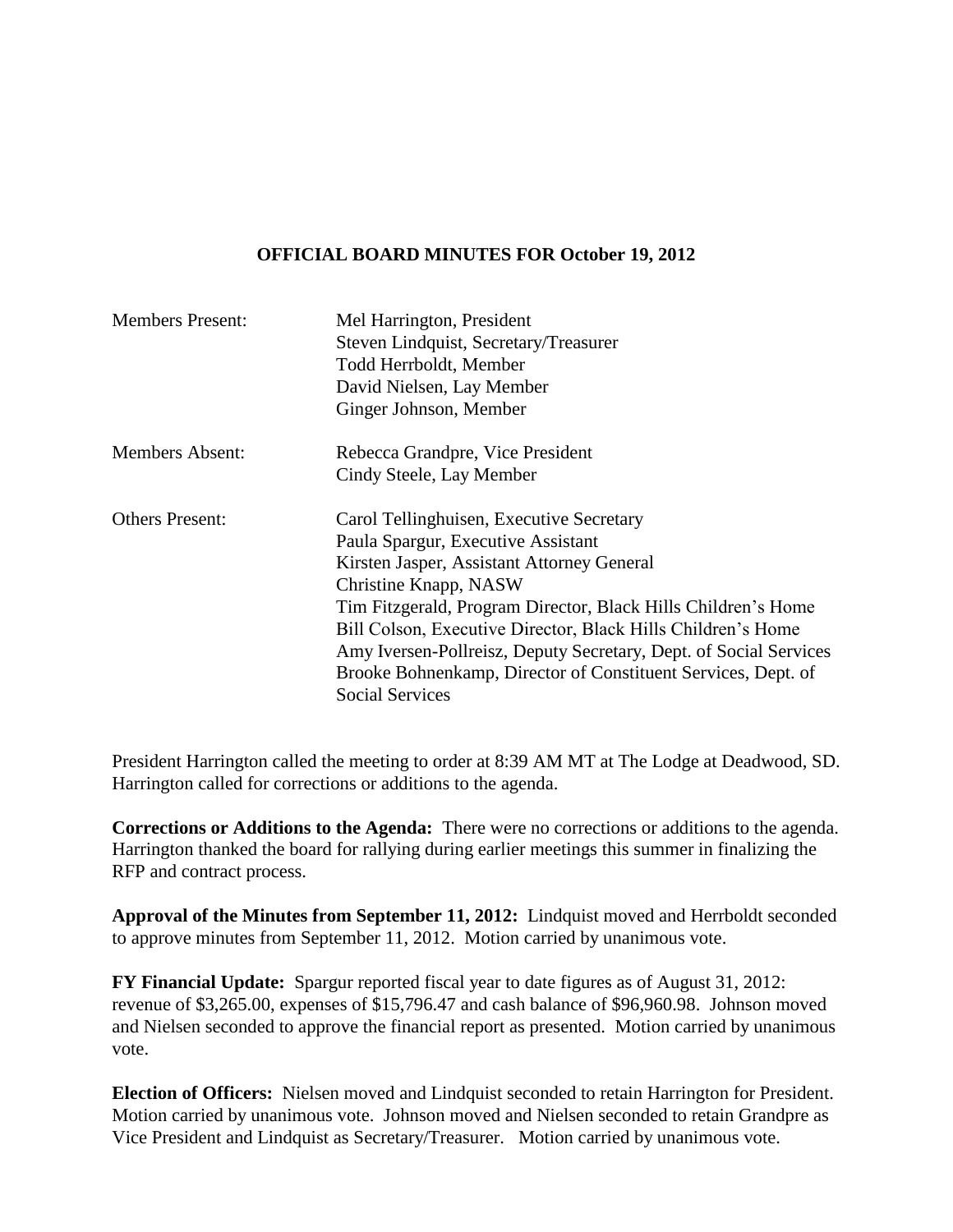#### **Page (2)-South Dakota Board of Social Work Examiners Board meeting minutes October 19, 2012**

**Complaints/Investigations Update:** Herrboldt moved and Lindquist seconded to enter executive session at 8:57 AM MT to discuss complaints/investigations, CSW-PIP contract approvals, CSW-PIP applicants, Applicant 2012-1 and Conviction Examples. Motion carried by unanimous vote. Knapp exited the meeting. Lindquist moved and Herrboldt seconded to exit executive session at 9:58 AM MT. Motion carried by unanimous vote. Knapp joined the meeting. The board took a brief break and reconvened at 10:11 AM MT. Fitzgerald, Colson, Iverson-Pollreisz and Bohnenkamp joined the meeting.

**Social Work by Equivalency:** Harrington asked those present to introduce themselves. The board had requested interested parties provide their opinion on retaining or eliminating the Social Work by Equivalency level of licensure. Christine Knapp presented from NASW. She stated that NASW would support legislation change to eliminate the Social Work by Equivalency level of licensure due to various reasons including the fact that no other profession allows education to be waived in order to meet requirements and that South Dakota now has education available for those seeking Social Work degrees. Harrington summarized the letters from the University of South Dakota and the University of Sioux Falls. The University of South Dakota expressed that continuing the Social Work by Equivalency level of licensure, diminishes the integrity of social work as a field practice and would support the elimination of that licensure. The University of Sioux Falls stated that the BSW programs in South Dakota are not operating at full capacity, and yet they are meeting the demand for new social workers. Given the adequate supply of professionals in the state, there is no need for an equivalency licensure process that lowers professional standards. Jasper checked on when the Equivalency level of licensure was established and it was in 1975 when the original licensure laws were developed. Colson presented from the Children's Home Society and expressed how the Social Work by Equivalency level of licensure plays a crucial role in being able to serve the needs of children in South Dakota. Fitzgerald, also with the Children's Home Society expressed his concerns if the Social Work by Equivalency level of licensure was eliminated. He believes there is not an adequate supply of Social Workers in South Dakota. He currently has two licensees from an accredited program and two through equivalency. Six of his applicants who had been approved through the equivalency process passed the exam on the first time. He stressed they do meet minimum competency levels. Out of the 12 applicants he had that went through CSWE accredited programs four failed the exam on their first attempt. Tellinghuisen advised there had not been any complaints against those licensed through equivalency. Tellinghuisen provided background on the discussion of this topic. This level of licensure has been discussed by many boards in the past and they have evaluated the number of complaints, number licensed, the reason behind the level of licensure and have always decided to retain that level. Harrington asked the board office to research actual #'s of applicants, # of licensees, etc. for the next meeting. The board asked any other interested parties to provide feedback on this topic. Colson, Fitzgerald, Iversen-Pollreisz and Bohnenkamp exited the meeting.

**#251**- complaint is pending.

**#252**- Lindquist recommended to dismiss complaint #252 based on the complaint did not rise to the level of an ethical violation. Herrboldt moved and Johnson seconded to accept the recommendation to dismiss complaint # 252. Motion carried by unanimous vote.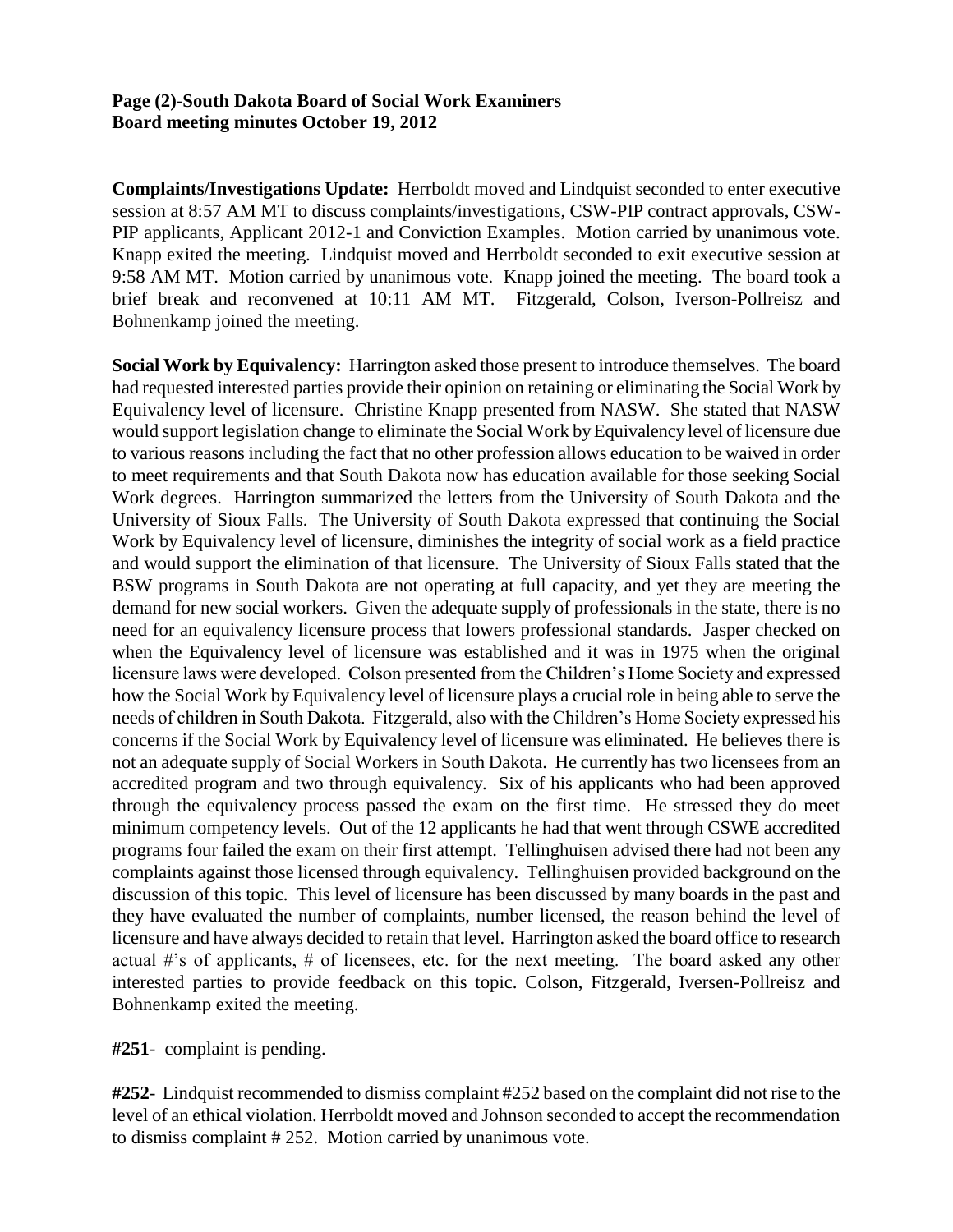# **Page (3)-South Dakota Board of Social Work Examiners Board meeting minutes October 19, 2012**

## **CSW-PIP Contract and Applicant Approvals:**

Csongradi, J.: Herrboldt moved and Johnson seconded to approve supervision beginning September 23, 2012. Motion carried by unanimous vote.

Dramstad, T.: Herrboldt moved and Johnson seconded to approve supervision beginning October 1, 2012. Motion carried by unanimous vote.

Lohff, K.: Herrboldt moved and Johnson seconded to approve supervision beginning September 21, 2012. Motion carried by unanimous vote.

White, S.: Johnson moved and Nielsen seconded to approve applicant for CSW-PIP licensure. Motion carried by unanimous vote.

Applicant 2012 – 1: Harrington moved and Nielsen seconded to send letter to applicant requesting a chemical dependency evaluation by a provider the board chooses. In addition, applicant needs to provide a signed release so the board can release the applicant's records to this provider. The letter will also include the laws/rules of South Dakota and the NASW code of ethics for the applicant to reeducate herself. Motion carried by unanimous vote with Lindquist abstaining.

The board discussed the letters where people are providing record of their convictions and asking for prior approval for licensure. The board will not pre-approve any applicant and will respond accordingly.

**Number of hours of supervision that is required to be clinical in pursuing CSW-PIP:** The board discussed 20:59:05:03 regarding the qualifications of a supervisor. In reviewing CSW-PIP contracts the board will look more closely at the practice area and may look at revising the form in order to make it clearer.

**E-therapy:** E-therapy is changing the practice of social work and the board will start reviewing other states statutes that are beginning to address the topic.

**ACE Committee Report:** Harrington provided a report from when he met with the ACE Committee. The latest study regarding continuing education shows where distance learning may be more effective than in person workshops. Distance learning is more stringent as a post test is usually required testing the attendee to see how much information they retained. The ACE committee will require post tests in the future in order to be approved for continuing education credits. Currently statute limits the number of continuing education credits to 10 of 30 that can be obtained on-line. The board may consider increasing this number to 15. Nielsen exited the meeting.

The board recessed for lunch at 12:30 PM MT. The meeting was reconvened at 2:00 PM MT.

**Change application to ask a question whether an application has an addiction to alcohol or other stimulant that if left untreated could incapacitate them from professional performance (36-26-32):** Jasper provided the board with examples of applications where this question is asked in different ways. The board discussed how they would handle the responses to this question and determined to leave the application as is for now. Herrboldt expressed interest in pursuing Background checks again for Social Work licensure. The board office will check with the